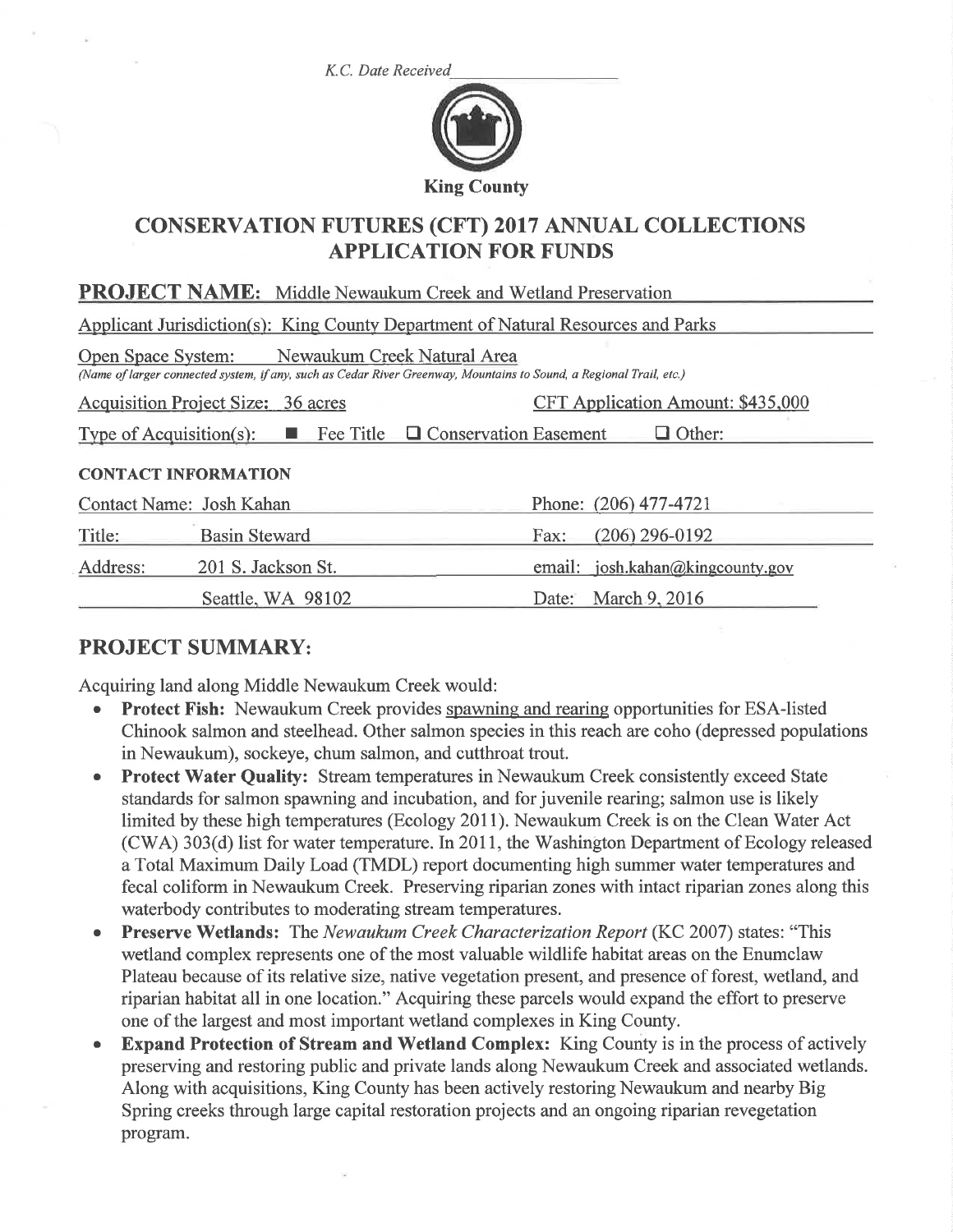## 1. OPEN SPACE RESOURCES

Please review the attached evaluation criteria. For the **proposed acquisition parcel(s)**, please (1) mark only those criteria that apply, and  $(2)$  thoroughly, yet succinctly describe in the space below how the proposed acquisition satisfies each marked criteria.

- $\blacksquare$  A. Wildlife habitat or rare plant reserve
- $\blacksquare$  B. Salmon habitat and aquatic resources
- $\blacksquare$  C. Scenic resources
- **F** D. Community separator
- $\Box$  E. Historic/cultural resources
- $\Box$  F. Urban passive-use natural area/greenbelt
- G. Park/open space or natural corridor addition
- $\blacksquare$  H. Passive recreation opportunity/unmet needs

A. Wildlife habitat or rare plant reserve: Newaukum Creek is identified in the King County Comprehensive Plan as part of a county-wide wildlife network. Wildlife observed in this area includes elk, river otter, mink, marsh hawks, osprey, red tailed hawks, bald eagles, herons, coyote, deer, ducks and geese (wood ducks), songbirds (western meadowlark), and amphibians. Approximately 500 acres of wetland are present in the Newaukum Creek sub-basin; historically over 1,200 acres were present. The existing wetlands are forested, scrub-shrub, emergent, open water, or degraded pasture.

B. Salmon habitat and aquatic resources: Newaukum Creek is one of the two largest tributaries to the Green River and provides habitat and migration corridors for two species listed as threatened under the Endangered Species Act: Chinook salmon and steelhead. Other fish species present are sockeye salmon, coho salmon (listed as depressed for Newaukum Creek in the 1992 SASSI report), chum salmon, and cutthroat trout. Stream temperatures in Newaukum Creek consistently exceed State standards for salmon spawning and incubation, and for juvenile rearing; salmon use is likely limited by these high temperatures (Ecology 2011). Newaukum Creek is on the Clean Water Act (CWA) 303(d) list for water temperature. In 2011, the Washington Department of Ecology released a Total Maximum Daily Load (TMDL) report documenting high summer water temperatures and fecal coliform in Newaukum Creek.

C. Scenic resources: The properties provide views of Newaukum Creek, Mahler Park, Mount Rainier, the Cascade foothills and adjacent farm lands.

D. Community separator: The Newaukum Creek essentially defines the north boundary of Enumclaw's Urban Growth Area (UGA) and has historically served as a buffer to the City's growth. Preserving this area would provide a definitive regional boundary between urban Enumclaw and rural King County. A portion of the eastern parcel (40%) is within the City of Enumclaw, and the entire western parcel is within Enumclaw.

G. Park/open space, or natural corridor addition: The priority properties are near or adjacent to units of the Newaukum Creek Natural Area, managed by the King County Parks Division as passive open space.

H. Passive recreation opportunity/unmet needs: The priority properties provide linkages along Newaukum and Big Spring creek areas that have been previously protected. Acquisition of properties in these areas offer southeast King County residents access to streams, wetlands, and wildlife viewing opportunities.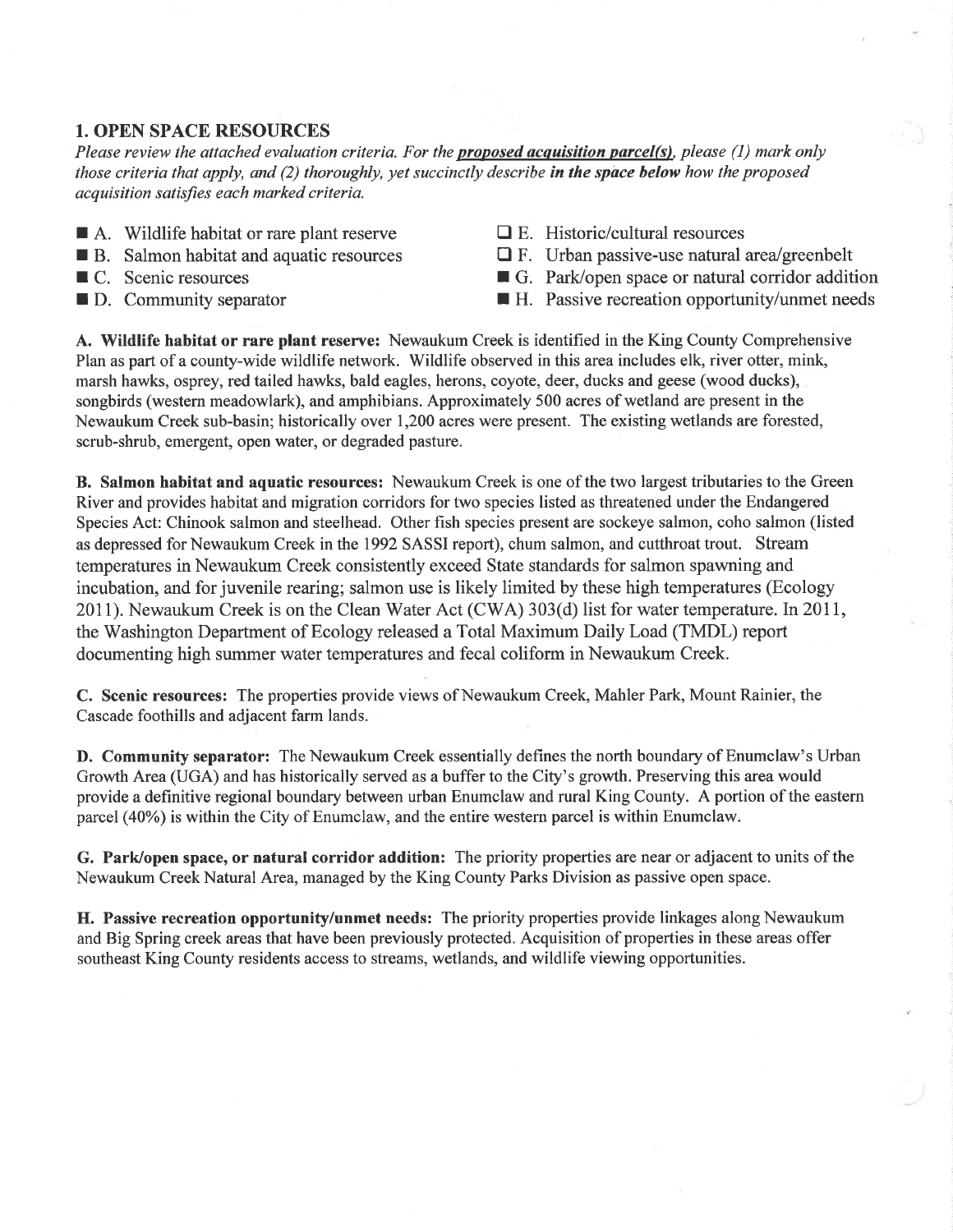## 2. ADDITIONAL FACTORS

For the **proposed acquisition parcel(s)**, please (1) mark all criteria that apply, and (2) thoroughly, yet succinctly describe in the space below how the proposed acquisition satisfies each marked criteria.

- A. Educational/interpretive opportunity
- $\blacksquare$  R. Educational interpretive opportunity  $\blacksquare$  B. Threat of loss of open space resources
- B. Threat of loss of open space resources<br>■ C. Ownership complexity/willing seller(s)/ownership interest proposed
- D. Partnerships Describe any public or private partnerships that will enhance this project:
- E. Is the property identified in an adopted park, open space, comprehensive, or community plan?
- □ F. Transferable Development Credits (TDC) participation

A. Educational/interpretive opportunity: If acquired, these degraded properties would be extensively restored. Restored lands create opportunities for King County Staff to interact with adjacent landowners increases the potential to work with other community members to protect and enhance their properties.

B. Threat of loss of open space resources: Development of these targeted properties would negatively impact the goal of establishing a robust open space corridor protecting the streams and wetlands associated with Newaukum and Big Spring creeks. Draining the properties would reduce the potential to restore wetland and riparian areas, and reduce the potential for salmon recovery in the Middle Green River Basin.

C. Feasibility: ownership complexity/willing seller(s)/community support: The two parcels have landowners willing to negotiate a sale.

D. Partnerships: The City of Enumclaw, which previously purchased property encompassing portions of Big Spring and Newaukum creeks, and who manage Mahler Park, have consistently supported efforts to protect the Newaukum and Big Spring creek corridors. Organizations like the Middle Green River Coalition have also been highly supportive of these acquisition efforts. Both targeted landowners are willing to negotiate a sale.

E. Is the property identified in an adopted comprehensive plan, park open space, habitat, cultural resource or community plan?: Support for protecting these lands is found in the WRIA 9 Salmon Habitat Plan (WRIA 9 2006). This section of Newaukum Creek is included within the King County wildlife network (KC Comprehensive Plan 2012). The Last Best Places in the Middle Green River (KC 2002) identifies Middle Newaukum Creek/Big Spring Creek as one of eight "Preseryation Focus Areas" within the Middle Green River sub-basin.

#### 3. STEWARDSHIP AND MAINTENANCE

How will the property be stewarded and maintained? Does the property lend itself to volunteer stewardship opportunities? How will ongoing stewardship and maintenance efforts be funded?

Agency Participation - The maintenance and stewardship of these parcels will be the responsibility of KC DNRP. Stewardship of these sites will be a partnership between KC staff and community stewardship groups and volunteers. The three natural areas are currently managed exclusively for natural resource protection; the addition of these parcels to the KC natural area system would not change the management objectives of the natural areas or of the acquired parcel. However, the site management plan would be amended to include acquired parcels.

Monitoring and Maintenance - Baseline monitoring will be conducted immediately after property acquisition and include a site inventory. This information will provide a foundation for a site management plan, which will guide long-term monitoring, maintenance, restoration, and overall management. Monitoring and maintenance will be accomplished through volunteer work parties, paid staff, and contract crews. Adaptive management will be implemented to respond to other challenges observed through monitoring.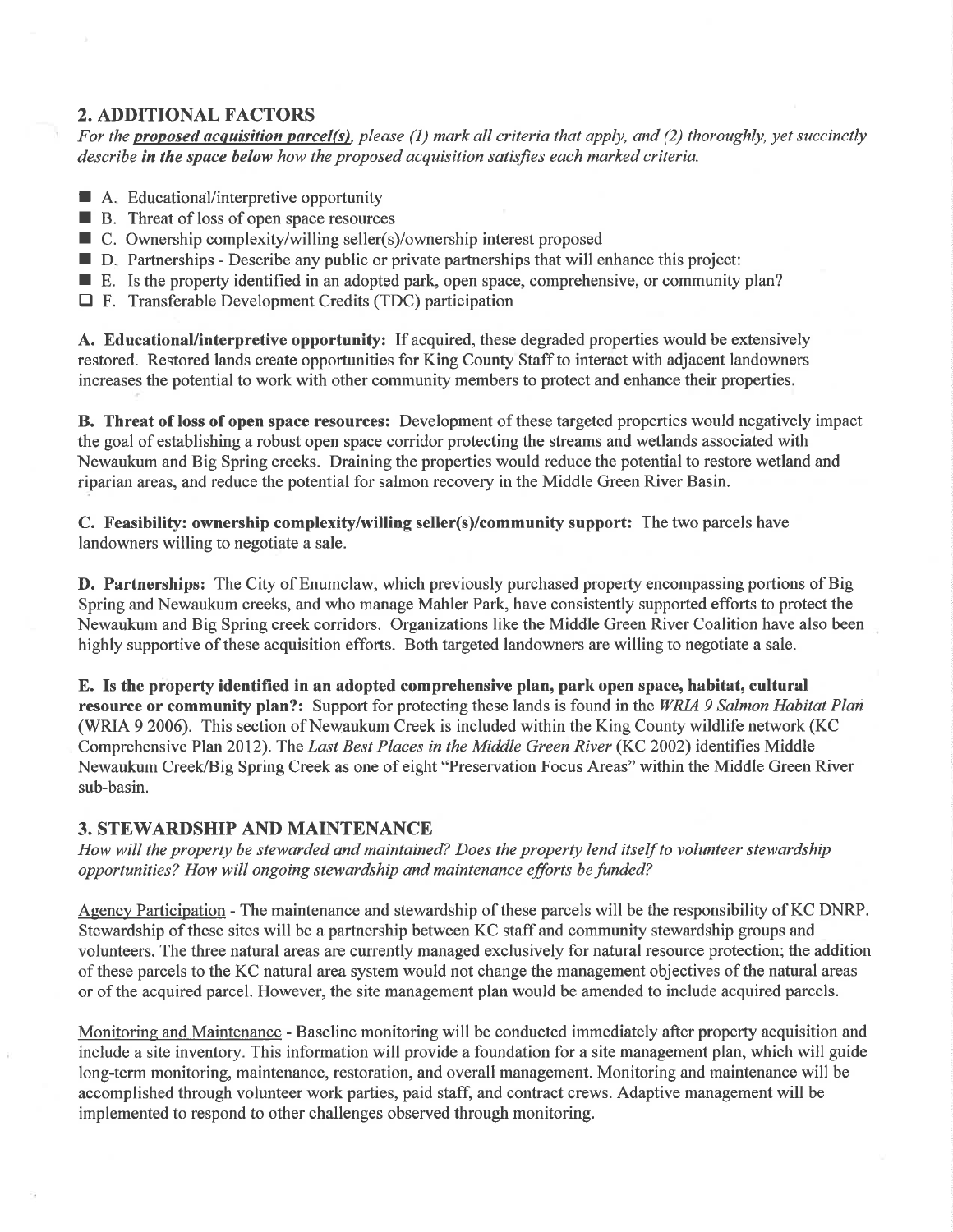Signage, Inspection and Enforcement - Like all public land, these parcels have the potential to become illegal dumping areas and may draw partygoers or transients. However, these particular parcels have a fairly low risk of this happening because of distance from urban areas and lack of access. Signage would be placed at the site and regular park inspections would be conducted to discourage misuse. KC staff works closely with the KC Sheriff <sup>s</sup> Department to ensure enforcement of County Park System Codes.

Volunteers - Volunteers from schools and community groups from Enumclaw and Auburn may be recruited for future restoration efforts.

Trails - KC DNRP will develop a trails plan if one is considered appropriate on-site. Any trails that are constructed would be "soft" and consistent with the primary use of the site as an undeveloped natural area. Trail maintenance would be accomplished by KC staff and volunteers.

#### 4. PROJECT BUDGET

| <b>TOTAL CFT APPLICATION AMOUNT*</b> | \$435,000 |
|--------------------------------------|-----------|
|                                      |           |

#### Estimation of property value:

Briefly describe how land values have been estimated, i.e. appraisal, property tax assessment, asking price, letter of value or other means.

Budget estimates were correlated through market value comparison in KC appraisal files of comparable properties with similar site influences, and would be confirmed by appraisal prior to acquisition.

| <b>ESTIMATED PROJECT COSTS (dollars)</b>               |           |
|--------------------------------------------------------|-----------|
| Total property interest value                          | \$823,000 |
| Title and appraisal work                               | \$12,000  |
| Closing, fees, taxes                                   | \$10,000  |
| Relocation                                             | <b>NA</b> |
| Hazardous waste reports                                | \$5,000   |
| Directly related staff, administration and legal costs | \$20,000  |
| <b>Total Project Costs (CFT and other funds)</b>       | \$870,000 |

| <b>MATCHING FUNDS SOURCES</b>         | Date Expended or       | Match Funds Expended or |
|---------------------------------------|------------------------|-------------------------|
|                                       | Committed              | Committed               |
| 2017 Parks Levy - Regional Open Space | Requested via this CFT | \$435,000               |
| <b>Acquisition funds</b>              | Application            |                         |
| Total Matching Funds                  |                        | \$435,000               |
| (Based on 2-year requirement)         |                        |                         |
| Unidentified Remaining Match Need:    |                        | <b>NA</b>               |
|                                       |                        |                         |

#### Unidentified remaining match need

Please discuss briefly how the unidentified remaining match need above will be met:

No additional matching funds are needed if 2017 Parks Levy funds are available.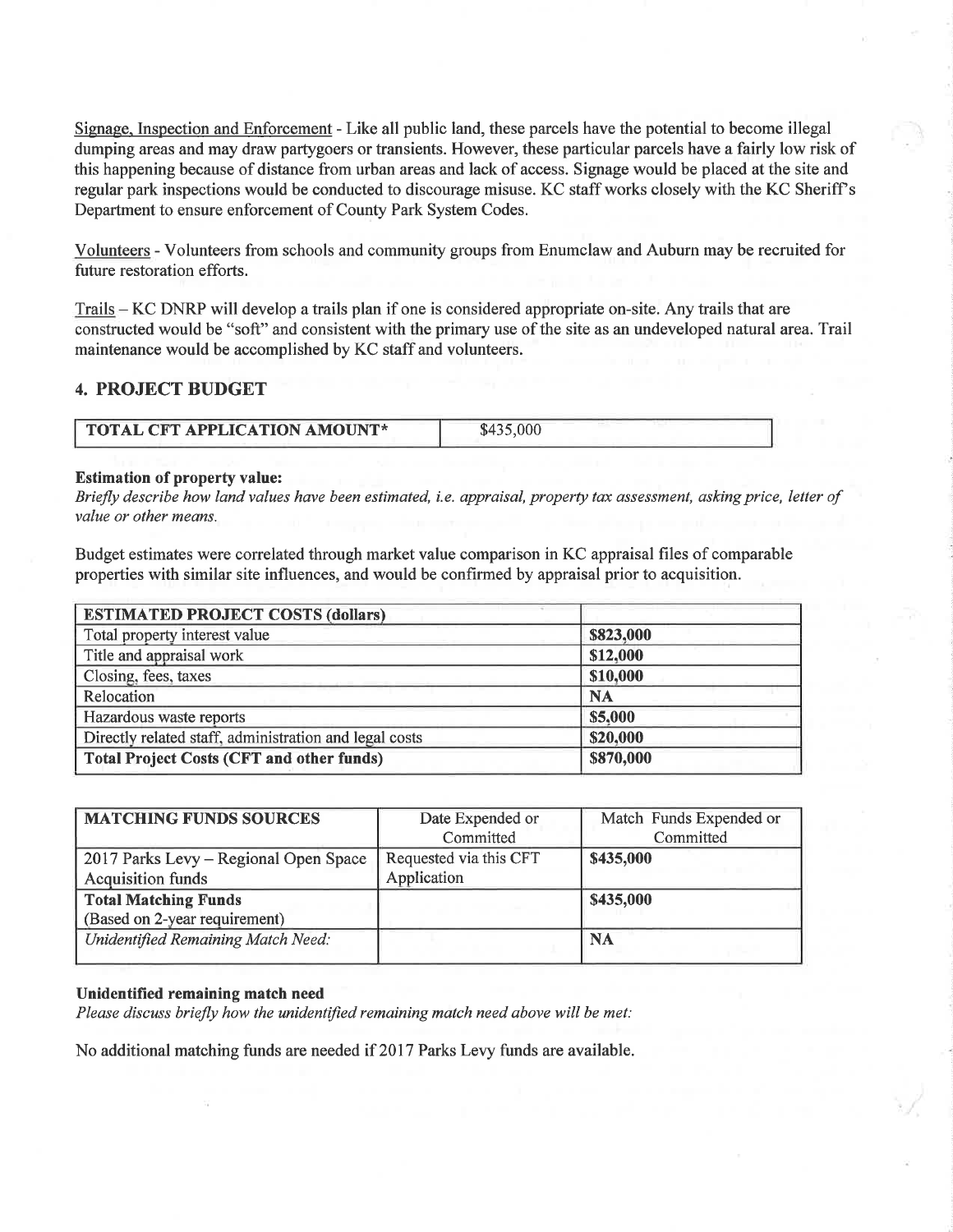#### 5. IN-KIND CONTRIBUTIONS FROM PARTNERSHIPS

| <b>Brief Activity Description</b> | <b>Dollar Value of</b> | <b>Status</b>        | <b>Activity Date Range</b>    |
|-----------------------------------|------------------------|----------------------|-------------------------------|
|                                   | In-kind                | (Completed, or       | (When was activity completed? |
|                                   | <b>Contribution</b>    | Proposed in future?) | Or, date proposed in future)  |
|                                   |                        |                      |                               |
| <b>TOTAL</b>                      |                        |                      |                               |

#### 6. ATTACHED MAP

Please attach a one-page,  $8\frac{1}{2}x\frac{11}{x}$  site map that shows the following:

- Each parcel proposed for acquisition in yellow or distinct shading and an indication of any parcel proposed for less than fee simple acquisition, such as a conservation easement;
- Location of any proposed development to the site such as parking, trails or other facilities;
- Location of any proposed site restoration;
- o Existing public (local, state or federal) park or open spaces, labeled and shown in dark green or distinct shading;
- Other permanently protected open spaces (private, non profit, institutional, etc.) shown in light green or distinct shading;
- . Major water courses such as creeks, rivers, lakes or wetlands;
- . Major roads, arterial roads or regional trails.
- $\bullet$  Map scale: The map should show approximately a one-mile radius around the proposed acquisition(s).